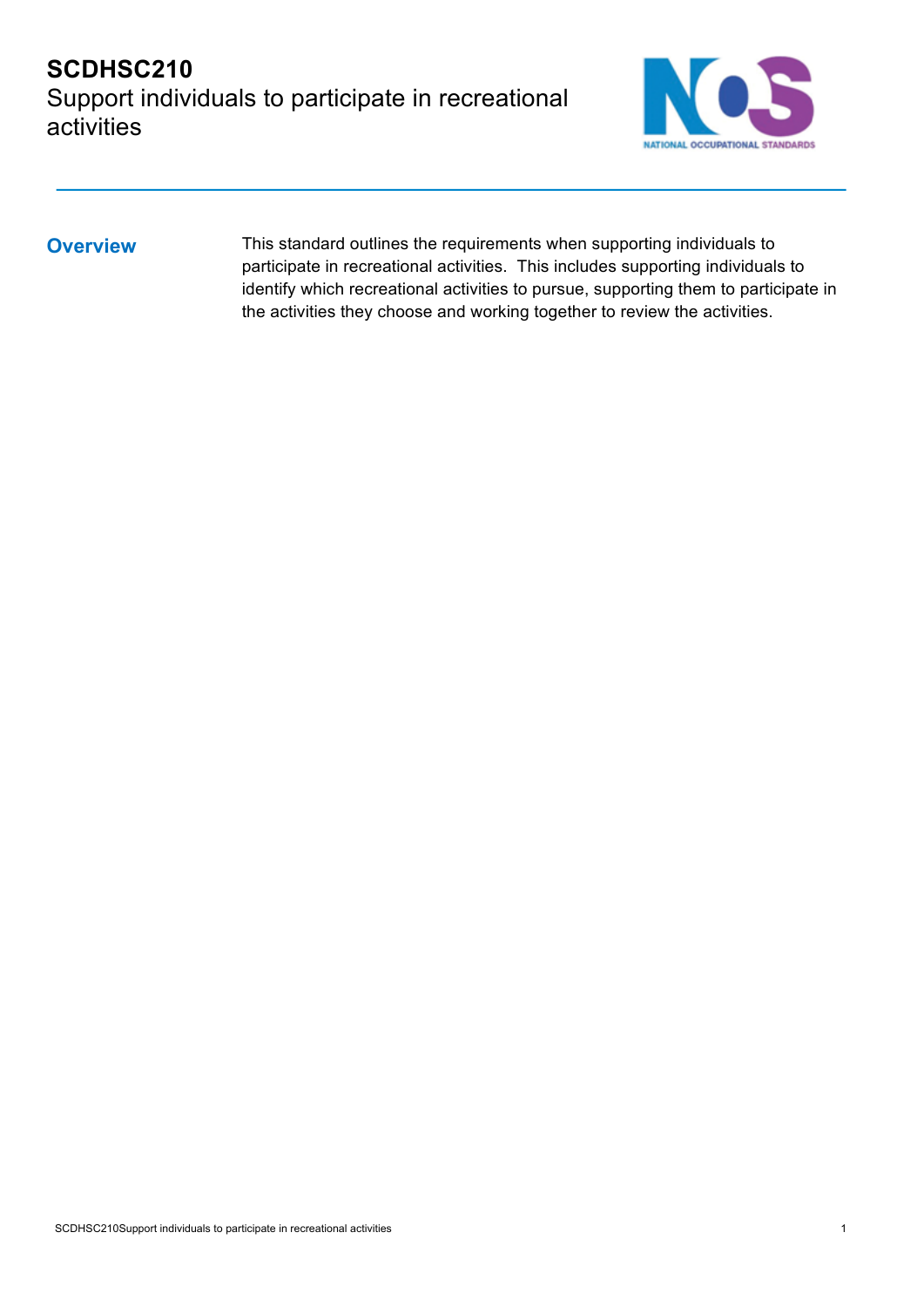# **SCDHSC0210**

Support individuals to participate in recreational activities



| <b>Performance</b><br>criteria |                 |                                                                                                                                                                                                                                             |
|--------------------------------|-----------------|---------------------------------------------------------------------------------------------------------------------------------------------------------------------------------------------------------------------------------------------|
|                                |                 | Support individuals to identify recreational activities that suit them                                                                                                                                                                      |
| You must be able to:           | P <sub>1</sub>  | work with the individual in ways that promote active participation,<br>involving key people and others where necessary                                                                                                                      |
|                                | P <sub>2</sub>  | support the individual to identify their recreational interests,<br>preferences and needs                                                                                                                                                   |
|                                | P <sub>3</sub>  | work with the individual to assess whether, and in what capacity,<br>the individual is able to continue with existing recreational activities                                                                                               |
|                                | P <sub>4</sub>  | support the individual to identify new recreational activities likely to<br>meet their preferences and needs                                                                                                                                |
|                                | P <sub>5</sub>  | work with the individual to identify any risks involved in recreational<br>activities that they wish to take up or continue with                                                                                                            |
|                                | P <sub>6</sub>  | support the individual to identify any adjustments or alternatives to<br>chosen recreational activities that will help to minimise the risks                                                                                                |
|                                |                 | Support individuals to participate in recreational activities                                                                                                                                                                               |
| You must be able to:           | P7              | provide support for the individual to try out new recreational<br>activities                                                                                                                                                                |
|                                | P <sub>8</sub>  | agree with the individual the support they require to continue<br>participating in existing or newly chosen recreational activities                                                                                                         |
|                                | P <sub>9</sub>  | carry out your agreed activities in supporting the individual's<br>participation                                                                                                                                                            |
|                                | P <sub>10</sub> | implement any risk management plans associated with the<br>activities, in partnership with the individual                                                                                                                                   |
|                                | P11             | encourage continued participation where the individual is<br>encountering difficulties                                                                                                                                                      |
|                                | P <sub>12</sub> | seek further information and support to enable the individual to<br>participate in their chosen recreational activities, taking account of<br>any difficulties and any anticipated changes that may affect their<br>participation in future |
|                                |                 | Support individuals to review the value of recreational activities                                                                                                                                                                          |
| You must be able to:           | P <sub>13</sub> | work with the individual, key people and others to agree how<br>participation in recreational activities should be reviewed, including<br>who will be involved and how information will be handled                                          |
|                                | P <sub>14</sub> | encourage the individual to communicate their views on the<br>recreational activities                                                                                                                                                       |
|                                | P <sub>15</sub> | encourage the individual to communicate any changes required<br>according to their preferences and needs.                                                                                                                                   |
|                                | P <sub>16</sub> | carry out your responsibilities in the review                                                                                                                                                                                               |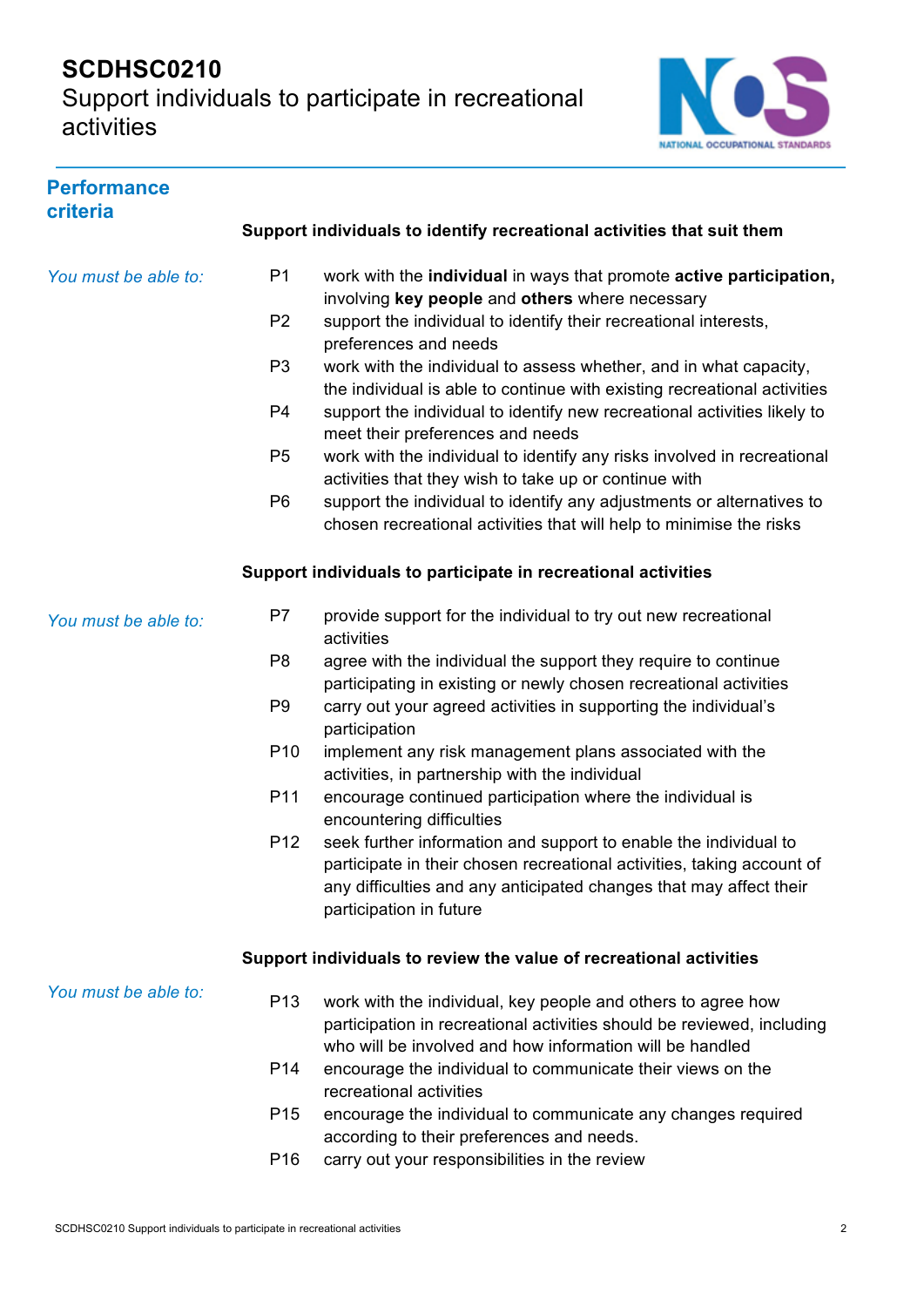

### **Implement changes to increase participation in recreational activities**

| You must be able to: | P <sub>17</sub> | implement any agreed changes for which you are responsible in<br>order to increase the individual's participation in recreational<br>activities |
|----------------------|-----------------|-------------------------------------------------------------------------------------------------------------------------------------------------|
|                      | P <sub>18</sub> | take appropriate action where changes outside your responsibility<br>are not implemented                                                        |
|                      | P <sub>19</sub> | monitor the effectiveness of changes made                                                                                                       |
|                      | P <sub>20</sub> | complete records and reports on any changes made, in accordance<br>with legal and work setting requirements                                     |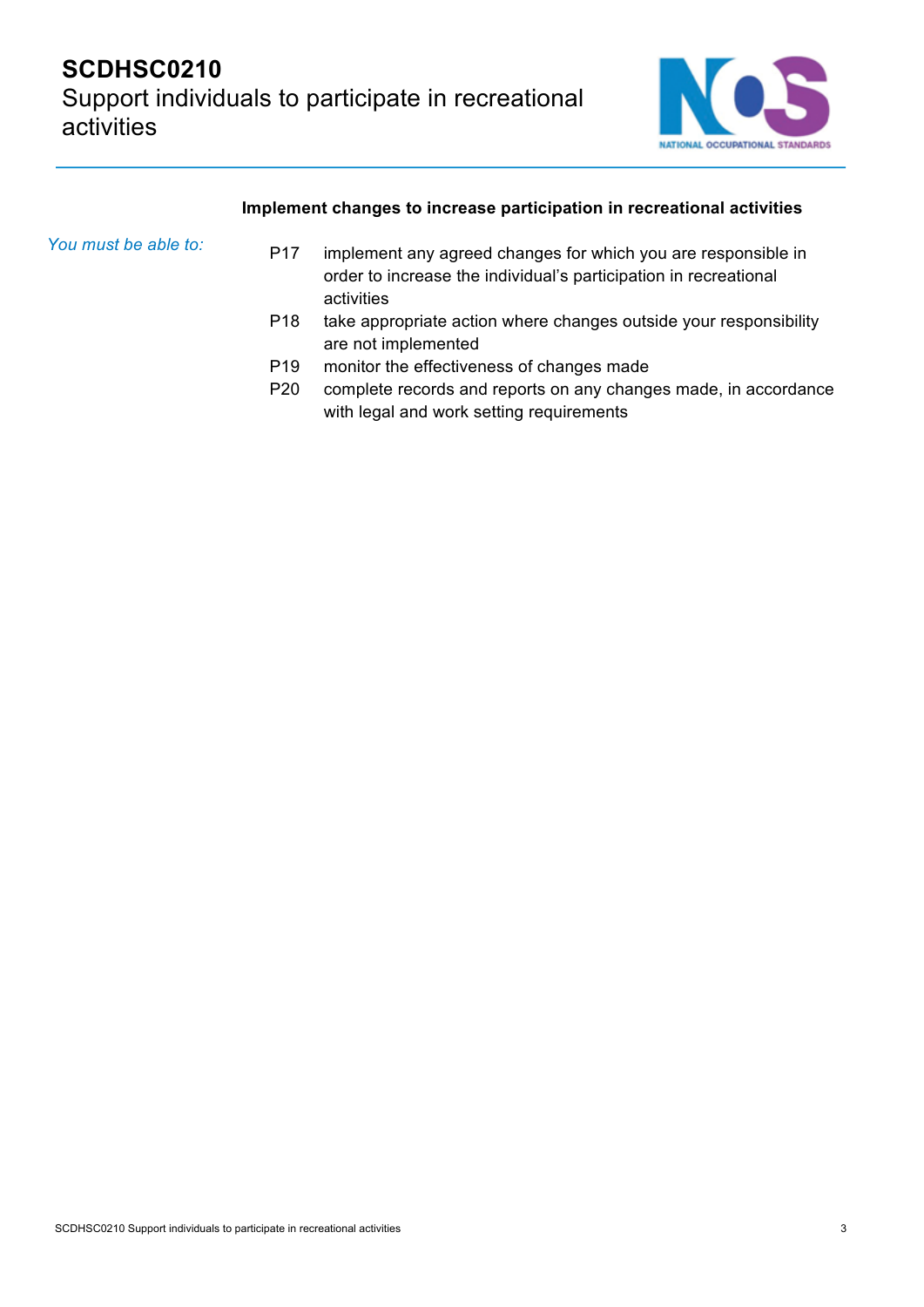# **SCDHSC0210**

Support individuals to participate in recreational activities



| <b>Knowledge and</b><br>understanding | <b>Rights</b>   |                                                                                                                            |
|---------------------------------------|-----------------|----------------------------------------------------------------------------------------------------------------------------|
| You need to know and<br>understand:   | K <sub>1</sub>  | work setting requirements on equality, diversity, discrimination and<br>human rights                                       |
|                                       | K <sub>2</sub>  | your role supporting rights, choices, wellbeing and active<br>participation                                                |
|                                       | K <sub>3</sub>  | your duty to report anything you notice people do, or anything they<br>fail to do, that could obstruct individuals' rights |
|                                       | K4              | the actions to take if you have concerns about discrimination                                                              |
|                                       | K <sub>5</sub>  | the rights that individuals have to make complaints and be                                                                 |
|                                       |                 | supported to do so                                                                                                         |
|                                       |                 | How you carry out your work                                                                                                |
| You need to know and                  |                 |                                                                                                                            |
| understand:                           | K <sub>6</sub>  | codes of practice, standards, frameworks and guidance relevant to<br>your work and the content of this standard            |
|                                       | K7              | the main items of legislation that relate to the content of this<br>standard within your work role                         |
|                                       | K <sub>8</sub>  | your own background, experiences and beliefs that may affect the<br>way you work                                           |
|                                       | K <sub>9</sub>  |                                                                                                                            |
|                                       | K <sub>10</sub> | your own roles and responsibilities with their limits and boundaries                                                       |
|                                       | K11             | who you must report to at work<br>the roles and responsibilities of other people with whom you work                        |
|                                       | K <sub>12</sub> | how to find out about procedures and agreed ways of working in<br>your work setting                                        |
|                                       | K <sub>13</sub> | how to make sure you follow procedures and agreed ways of<br>working                                                       |
|                                       | K14             | the meaning of person centred working and the importance of<br>knowing and respecting each person as an individual         |
|                                       | K <sub>15</sub> | the prime importance of the interests and well-being of the<br>individual                                                  |
|                                       | K <sub>16</sub> | the individual's cultural and language context                                                                             |
|                                       | K <sub>17</sub> | how to work in ways that build trust with people                                                                           |
|                                       | K <sub>18</sub> | how to work in ways that support the active participation of<br>individuals in their own care and support                  |
|                                       | K19             | how to work in ways that respect individuals' dignity, personal<br>beliefs and preferences                                 |
|                                       | K20             | how to work in partnership with people                                                                                     |
|                                       | K21             | what you should do when there are conflicts and dilemmas in your<br>work                                                   |
|                                       | K22             | how and when you should seek support in situations beyond your<br>experience and expertise                                 |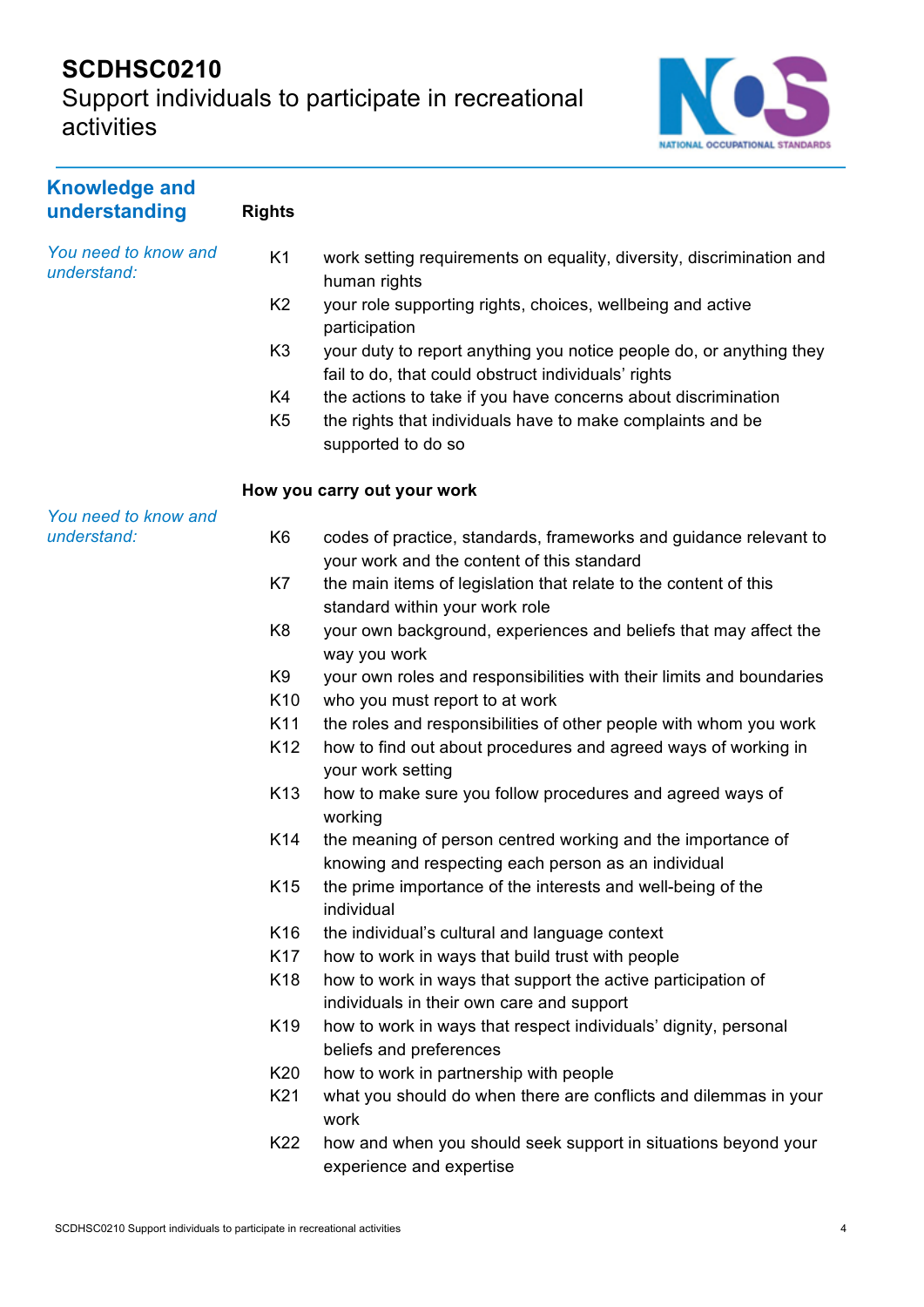

## **Theory for practice**

| You need to know and<br>understand: | K23<br>K24<br>K <sub>25</sub> | the factors that may affect the health, wellbeing and<br>development of individuals you care for or support<br>how these affect individuals and how they may affect different<br>individuals differently<br>the main stages of human development |  |
|-------------------------------------|-------------------------------|--------------------------------------------------------------------------------------------------------------------------------------------------------------------------------------------------------------------------------------------------|--|
|                                     | Communication                 |                                                                                                                                                                                                                                                  |  |
| You need to know and                | K <sub>26</sub>               | factors that can have a positive or negative effect on the way people<br>communicate                                                                                                                                                             |  |
| understand:                         | K27                           | different methods of communicating                                                                                                                                                                                                               |  |
|                                     |                               | Personal and professional development                                                                                                                                                                                                            |  |
| You need to know and<br>understand: | K28<br>K29                    | why it is important to reflect on how you do your work<br>how to use your reflections to improve the way you work                                                                                                                                |  |
|                                     | <b>Health and Safety</b>      |                                                                                                                                                                                                                                                  |  |
|                                     | K30                           | your work setting policies and practices for health, safety and<br>security                                                                                                                                                                      |  |
| You need to know and<br>understand: | K31                           | practices that help to prevent and control infection in the context of<br>this standard                                                                                                                                                          |  |
|                                     | Safe-guarding                 |                                                                                                                                                                                                                                                  |  |
|                                     | K32                           | the duty that everyone has to raise concerns about possible harm or<br>abuse, poor or discriminatory practices                                                                                                                                   |  |
| You need to know and                | K33<br>K34                    | signs and symptoms of harm or abuse<br>how and when to report any concerns about abuse, poor or                                                                                                                                                  |  |
| understand:                         |                               | discriminatory practice, resources or operational difficulties                                                                                                                                                                                   |  |
|                                     | K35                           | what to do if you have reported concerns but no action is taken to<br>address them                                                                                                                                                               |  |
|                                     |                               | <b>Handling information</b>                                                                                                                                                                                                                      |  |
|                                     | K36                           | legal requirements, policies and procedures for the security and<br>confidentiality of information                                                                                                                                               |  |
| You need to know and<br>understand: | K37                           | work setting requirements for recording information and producing<br>reports including the use of electronic communication                                                                                                                       |  |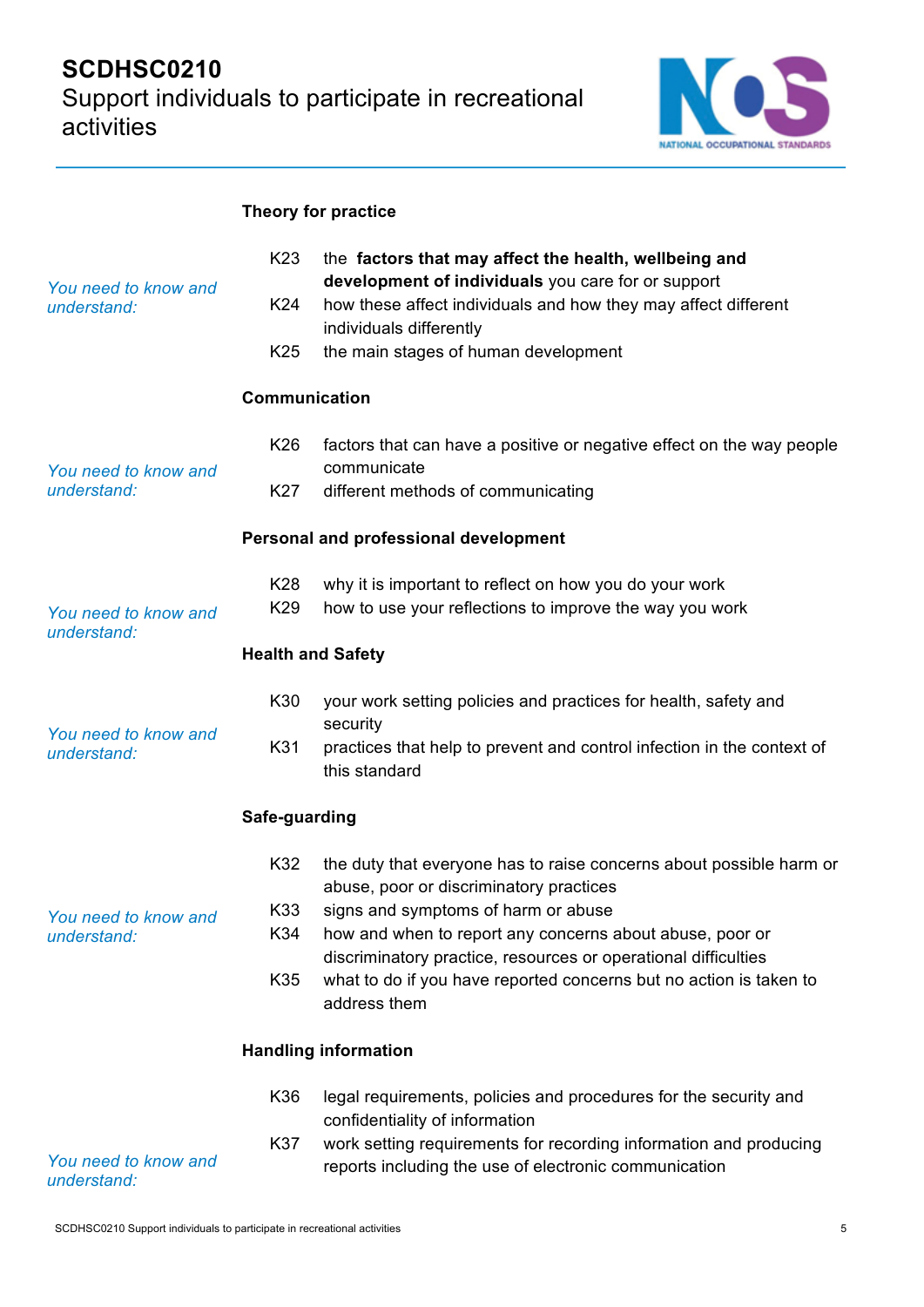

|                                     |     | K38<br>what confidentiality means<br>K39<br>how to maintain confidentiality in your work<br>K40<br>when and how to pass on information   |
|-------------------------------------|-----|------------------------------------------------------------------------------------------------------------------------------------------|
|                                     |     | <b>Specific to this NOS</b>                                                                                                              |
|                                     | K41 | the types of recreational activities that are appropriate to the people<br>with whom you work and the care environment in which you work |
| You need to know and<br>understand: | K42 | ways to find out about individuals' preferences regarding types of<br>recreational activities                                            |
|                                     | K43 | how to encourage individuals to participate in recreational activities                                                                   |
|                                     | K44 | the role which recreation plays in the health and social well-being of<br>individuals                                                    |
|                                     | K45 | the risks, dangers and difficulties associated with different equipment<br>and materials in relation to specific individuals             |
|                                     | K46 | methods that will encourage individuals to use their strengths and<br>potential to participate in recreational activities                |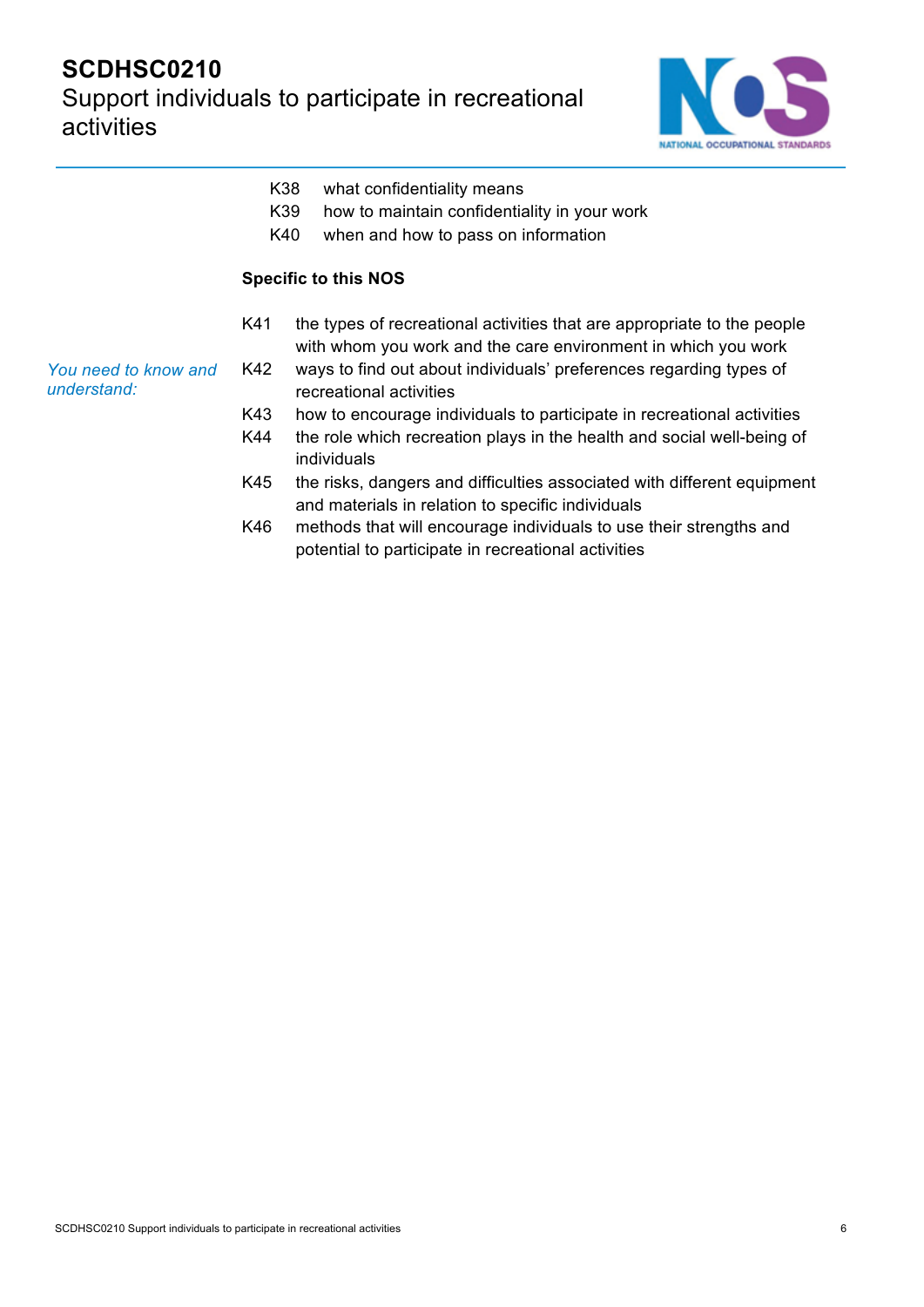## **SCDHSC0210**  Support individuals to participate in recreational activities



## **Additional Information**

### **Scope/range related to performance criteria**

The details in this field are explanatory statements of scope and/or examples of possible contexts in which the NOS may apply; they are not to be regarded as range statements required for achievement of the NOS.

Note: Where an individual finds it difficult or impossible to express their own preferences and make decisions about their life, achievement of this standard may require the involvement of advocates or others who are able to represent the views and best interests of the individual.

Where there are language differences within the work setting, achievement of this standard may require the involvement of interpreters or translation services.

**Active participation** is a way of working that regards individuals as active partners in their own care or support rather than passive recipients. Active participation recognises each individual's right to participate in the activities and relationships of everyday life as independently as possible The **individual** is the person you support or care for in your work **Key people** are those who are important to an individual and who can make a difference to his or her well-being. Key people may include family, friends, carers and others with whom the individual has a supportive relationship **Others** are your colleagues and other professionals whose work contributes to the individual's well-being and who enable you to carry out your role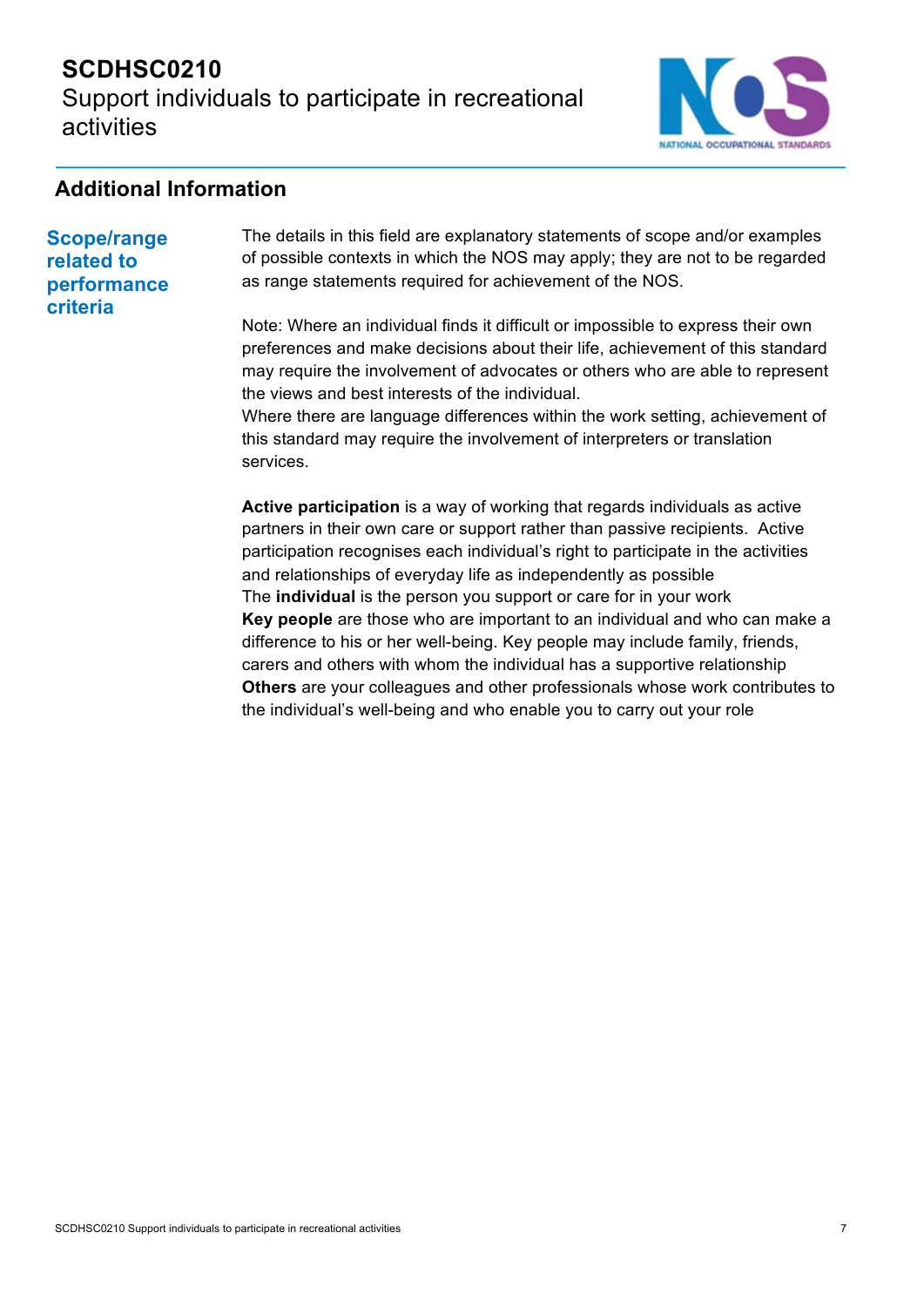## **SCDHSC0210**  Support individuals to participate in recreational activities



| <b>Scope/range</b><br>related to<br>knowledge and<br>understanding | The details in this field are explanatory statements of scope and/or examples<br>of possible contexts in which the NOS may apply; they are not to be regarded<br>as range statements required for achievement of the NOS.<br>All knowledge statements must be applied in the context of this                                                                                                                                                                                                                                                                                                                                                                                                          |  |  |
|--------------------------------------------------------------------|-------------------------------------------------------------------------------------------------------------------------------------------------------------------------------------------------------------------------------------------------------------------------------------------------------------------------------------------------------------------------------------------------------------------------------------------------------------------------------------------------------------------------------------------------------------------------------------------------------------------------------------------------------------------------------------------------------|--|--|
|                                                                    | standard.                                                                                                                                                                                                                                                                                                                                                                                                                                                                                                                                                                                                                                                                                             |  |  |
|                                                                    | Factors that may affect the health, wellbeing and development of<br>individuals may include adverse circumstances or trauma before or during<br>birth; autistic spectrum conditions; dementia; family circumstances; frailty;<br>harm or abuse; injury; learning disability; medical conditions (chronic or acute);<br>mental health; physical disability; physical ill health; poverty; profound or<br>complex needs; sensory needs; social deprivation; substance misuse                                                                                                                                                                                                                            |  |  |
| <b>Values</b>                                                      | Adherence to codes of practice or conduct where applicable to your role and<br>the principles and values that underpin your work setting, including the rights<br>of children, young people and adults. These include the rights:<br>To be treated as an individual<br>To be treated equally and not be discriminated against<br>To be respected<br>To have privacy<br>To be treated in a dignified way<br>To be protected from danger and harm<br>To be supported and cared for in a way that meets their needs, takes account<br>of their choices and also protects them<br>To communicate using their preferred methods of communication and<br>language<br>To access information about themselves |  |  |